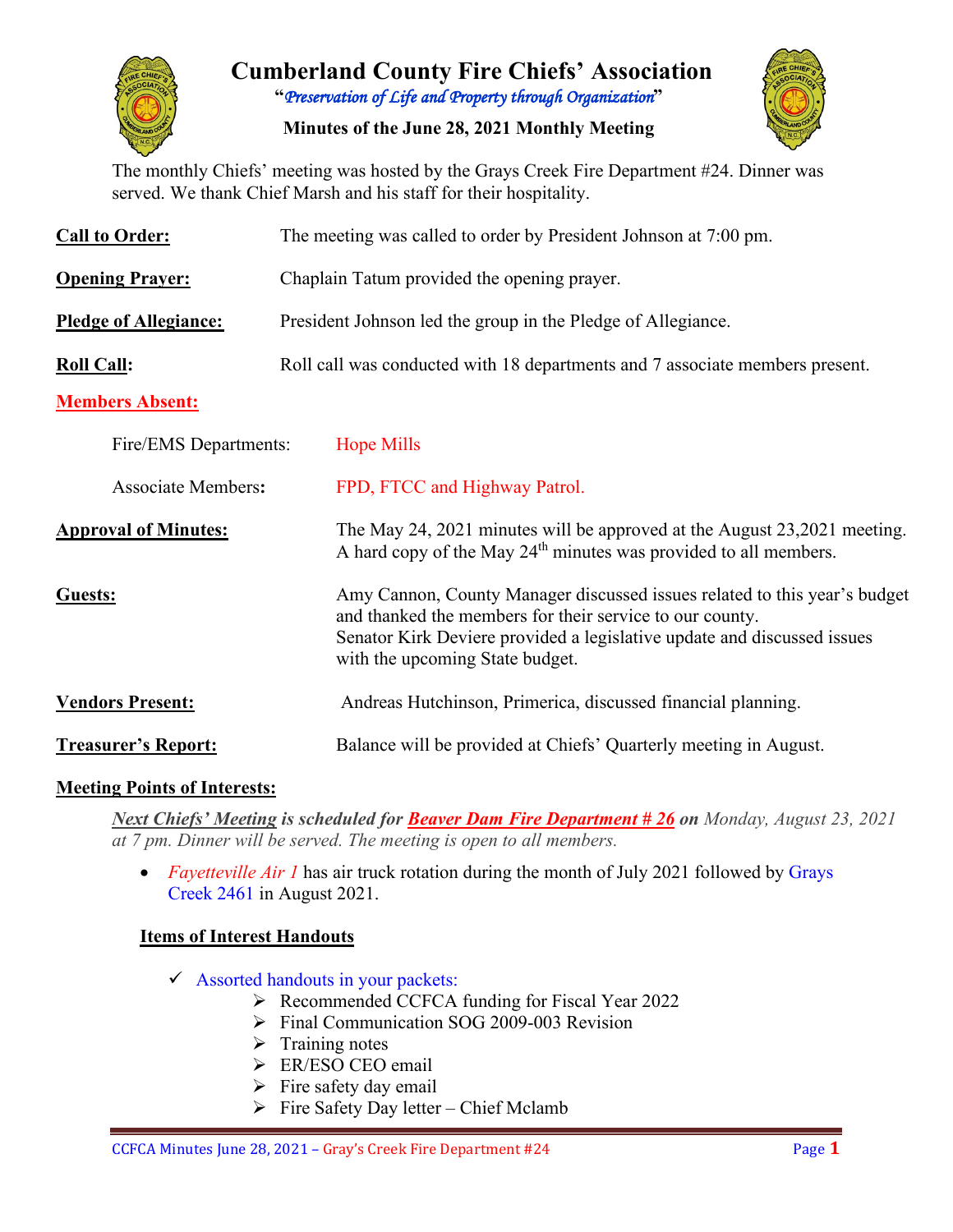#### **OLD BUSINESS:**

- 1. President Johnson provided a quick update on the new Cumberland County Fayetteville Technical Community College (FTCC) Regional Fire and Rescue Training Center progress. The final design and architect blueprints and drawings have been approved with all permits in hand. FTCC is dealing with an associated shortage of building materials and price increases. Senator Kirk Deviere has submitted in the current FY 21-22 budget a Senate Bill with bipartisan support asking for \$20 million dollars, to deal with the price increases and to be able to build the center out completely, versus building out by phases as funds become available.
- 2. President Johnson reminded the membership that during our last meeting the members requested that we correct our code plugs and change our current Talk Around Channel (TAC) channel to the voted on Operational (OPS) channel. TAC does not represent a Tactical Channel rather TAC stands for a simplex Talk around Channel, while OPS is for incident operational use. This required our code plugs to be corrected, as of Monday June 28, 2021, over half of our code plugs have been corrected with the other half being corrected during July. Once completed, our local Motorola Dealer must download the code plugs into our radios prior to the start of our installation process. Spring Lake and Westarea Fire Departments will be first on the schedule followed by the departments east of the Cape Fear River.
- 3. President Johnson gave an update on the conversion to ER and the merger with ESO. Our platform will not be compromised with the merger. The ER platform will be the Fire and Rescue Platform for ESO with the current ER CEO overseeing the program.
- 4. President Johnson received an email from Director Booth stating that the budget had been approved and to re-convene the grant review committee so the final decisions on which projects to fund can be approved. Because our portable radio purchase requires a financing plan, he asked County Manager Amy Cannon for a meeting to discuss funding sources along with suitable finance plans acceptable to both the association and Cumberland County Government. Once complete we will reconvene the 2021 grant review committee for any final project approvals.
- 5. President Johnson, along with Director Booth and 9-1-1 Supervisor Adam Johnson met with Sheriff Wright and his Patrol Command Staff to discuss issues with response to a FD's request for assistance, stemming from a recent call involving a cache of weapons during a Motor Vehicle Accident where the Vander Fire District Incident Commander was informed that the Sheriff's Department would not respond. The Sheriff directed a call of apology to Chief Bradshaw for this situation and assured that they would be responding to assist us as requested.
- 6. Commissioner Keefe, Deputy Chief Hank Harris and Assistant Chief TJ McLamb gave an update on the Fire Safety Day. There are a lot of activities planned for that day. Please visit the Safety Day website to sign up for activities, sponsorship, and further information. The next Fire Safety Day meeting is scheduled for Wednesday July 14, 2021, at FTCC everyone is welcome to attend. Commissioner Keefe requested that each department enter at least one Fire Match (Competition) Activity. We need full support from everyone for this event.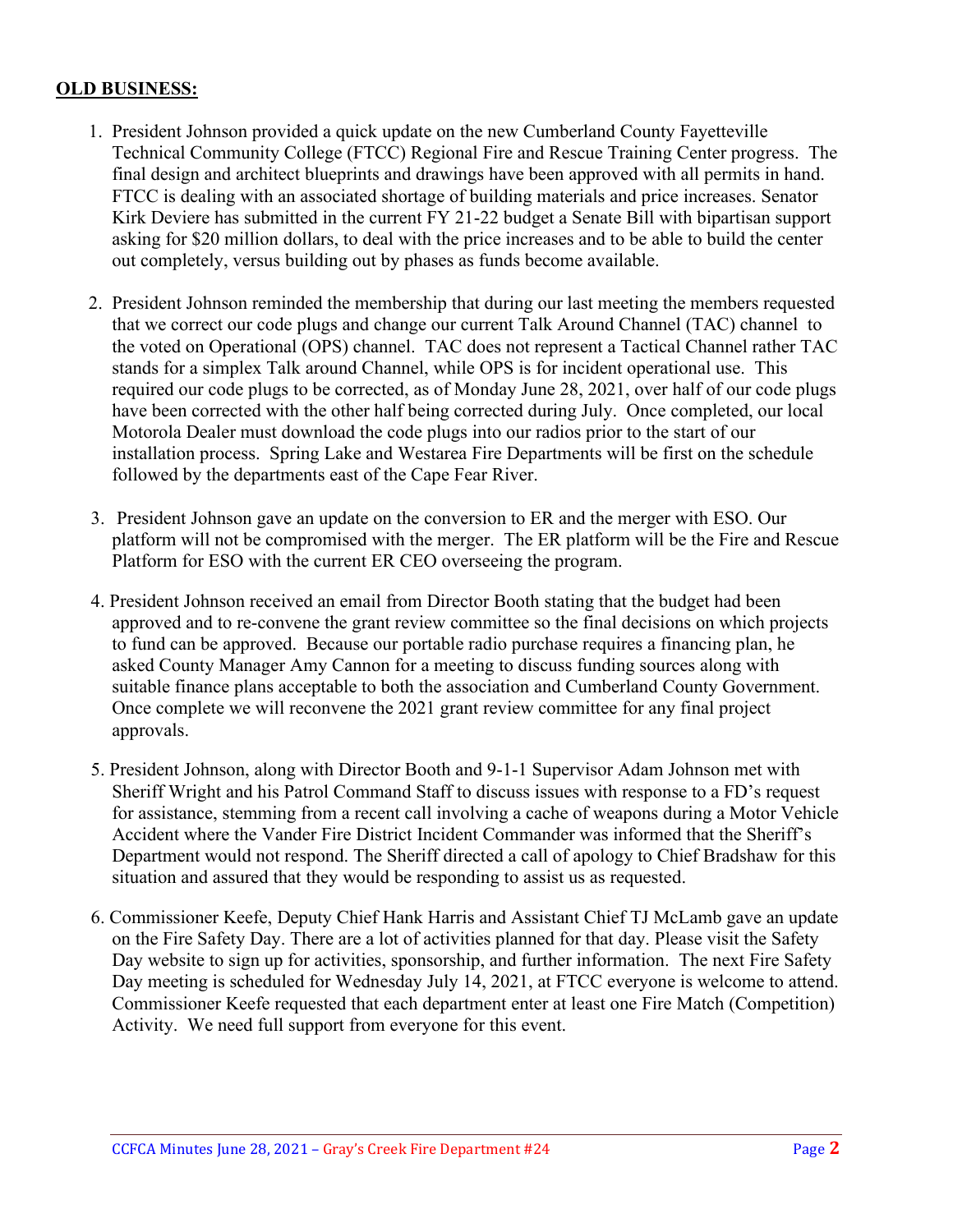### **NEW BUSINESS:**

- 1. President Johnson stated that Mrs. Kelly Autry requested him to remind all the Chiefs' that have not turned in their CARES ACT receipts and proof of payment due on or before close of business June 30<sup>th.</sup> Several departments have submitted their invoices but not proof of payment. He also asked members to subtract any applicable sales tax.
- 2. President Johnson stated that it was time again for everyone to submit your SPECTRUM invoice for reimbursement by the end of the month July. CCFCA will reimburse each district for one (1) basic internet connection. Along with the invoice please attach one SPECTRUM invoice to verify service. Reimbursement Checks will be distributed during the August 23, 2021, meeting at Beaver Dam.
- 3. President Johnson and Commissioner Keefe presented appreciation a plaque and certificate to



Deputy Chief Bill Autry for 50 years of volunteer public service to the Bethany Fire District and Cumberland County. Deputy Chief Autry retired last year, but due to COVID 19 his presentation was delayed. Chief Autry was accompanied by his wife and son Fire Chief Jason Autry. President Johnson thanked both



Chief Autry's wife and son their untiring support of her husband/dad of our fire service. Bill received a standing ovation for his years of dedicated service and accomplishments.

4. President Johnson advised the membership that Honor Guard Commander Retired Battalion Chief Tim Oloane was scheduled to be here and brief the membership about honor guard activities but was unable to attend due to work related requirements. Fire Chief Gary Brock provided a brief overview in his absence. Our Honor Guard continuously provides both public relations and last services and remains completely committed to the cause serving praiseworthily.



5. President Johnson discussed the final changes to the Communications SOG on Call Processing and Dispatching. A motion was made by Chief Brock to accept the SOG as written in the final version. The motion was seconded by Chief Parrish. A roll call vote was taken and was approved by a majority vote.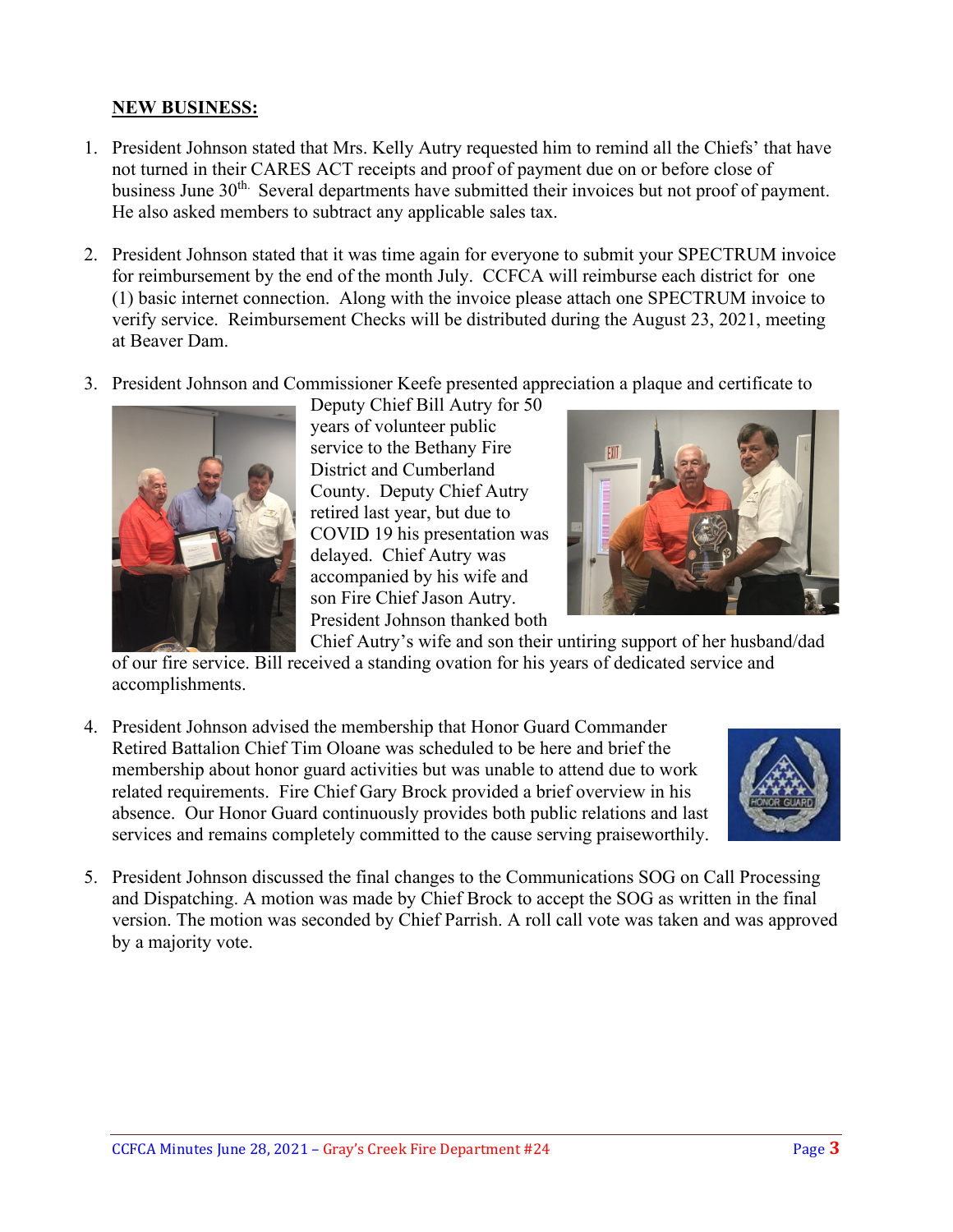### **COMMITTEE REPORTS:**

### **ID CARD COMMITTEE**

• **FYI.** Fire Chiefs are required to send a signed letter or memo with a firefighter requesting an ID Card. For any questions or an appointment contact 424-0694 or e-mail at [cjohnson.spfd@gmail.com](mailto:cjohnson.spfd@gmail.com)

President Johnson again asked the members to please continue to recycle or return the clips used for our ID Cards. These clips are extremely expensive, and we need to reuse them as much as possible in order to hold down costs. Please collect clips when your members leave a department and recycle the clips. He also reminded the membership that we do not print blue tags, which are considered temporary tags only.

**LIFE SAFETY/EDUCATION COMMITTEE** Kevin Lowther (Fire Marshal) E-Mail: [klowther@co.cumberland.nc.us](mailto:klowther@co.cumberland.nc.us)

• No report.

**STANDARDS & POLICY COMMITTEE** D/C Tracy Smith (Pearce's Mill FD) Chairperson, E-Mail: [pmfd0302@nc.rr.com](mailto:pmfd0302@nc.rr.com)

• No Report.

**MEMORIAL COMMITTEE** Chief R. Marley (Pearce's Mill) Chairperson, E-Mail: [pmfd0301@nc.rr.com](mailto:pmfd0301@nc.rr.com)

> • Chief Marley announced that the memorial committee has started their 2021 memorial service meetings. This year's memorial service is scheduled for Saturday October 9, 2021, at 11 am at the FTCC memorial site.

**TRAINING COMMITTEE** Assistant Chief Kevin Murphy (Stoney Point) Chairperson

E-Mail [kmurphy1903@gmail.com](mailto:kmurphy1903@gmail.com)

• No report.

**FINANCE COMMITTEE** Deputy Chief Freddy Johnson Jr. (Stoney Point) Chairperson, E-Mail: [spfd1302@nc.rr.com](mailto:spfd1302@nc.rr.com)

• No report.

**RESCUE COMMITTEE** Deputy Chief Hank Harris (Cotton FD) Chairperson, E-Mail: [cfd402@nc.rr.com`](mailto:cfd402@nc.rr.com)

• No report.

.

**COMMUNICATIONS /DISPATCH STEERING / AVL COMMITTEE** Chief Chuck Hodges (Hope Mills FD), Chairperson, E-Mail: clhodges@townofhopemills.com

• The final SOG for Call Processing and Dispatch was approved in new business.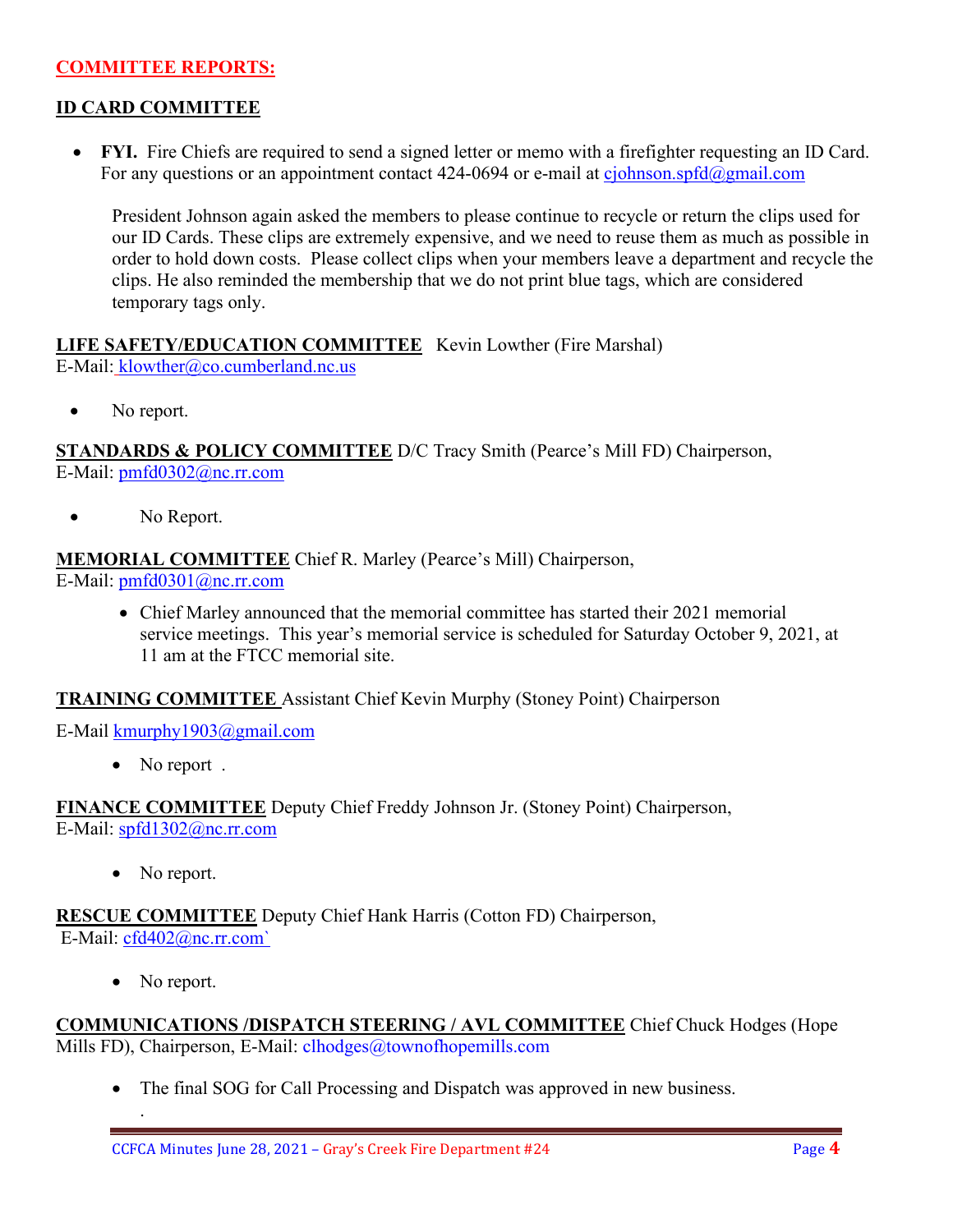**RECORDS MANAGEMENT COMMITTEE** – Division Chief Brandon Hanzal (Stoney Point) Chairperson, E-Mail:

• No report.

**HOSTILE RESPONSE / ACTIVE SHOOTER** – Assistant Chief Kevin Morgan (FFD) Chairperson, E-Mail: [kmorgan@ci.fay.nc.us](mailto:kmorgan@ci.fay.nc.us)

• President Johnson asked Standards Committee Chair to work with Chief Morgan to devise a standardized Civil Disorder policy.

**RECRUITMENT / RETENTION COMMITTEE** – Fire Chief Justin Nobles (SVFD # 23) Chairperson. E-Mail: [Jnobles@stedmanfire.com](mailto:Jnobles@stedmanfire.com)

• No report.

**JOINT INCIDENT / DISASTER RESPONSE COMMITTEE** – Assistant Fire Chief Richard Bradshaw (VFD) Chairperson, E-Mail: [rbradshaw1@nc.rr.com](mailto:rbradshaw1@nc.rr.com)

• No report.

# **ASSOCIATE MEMBERS REPORT**

**COUNTY MANAGERS OFFICE** – Assistant County Manager Tracy Jackson E-Mail: [tjackson@co.cumberland.nc.us](mailto:tjackson@co.cumberland.nc.us)

• Amy Cannon met with Chiefs to discuss this year's budget information.

### **EMERGENCY SERVICES DIRECTOR/ ECC-911 (**Gene Booth, Director),

E-Mail:  $\text{gbooth}(\partial \text{co.cumberland}.\text{nc.us})$ 

**ES Director Booth –**. Director Booth provided an update on the NARCAN, whereas each department is scheduled to receive five (5) additional dosages that will be obtained through a grant opportunity.

His staff will distribute to each department once they receive the NARCAN.

- The new working fire policy will start August 1, 2021.
- SHP will not issue new ID's for older radios not TDMA compliant.

**Emergency Management Director Crumpler** – Director Crumpler advised that Laura Smith was brought on as the new EM Planner for Cumberland County. Laura comes to us from 911 Telecommunications.

- LEPC Exercise set for Aug  $28<sup>th</sup>$ . We appreciate Gray's Creek 18 and 24 as well as RRT for their willingness to support this exercise.
- Keeping an eye on tropical disturbances. The wave in the Atlantic right now is too early to forecast according to the NWS.
- ICS 300 and 400 Classes tentatively scheduled for Aug  $30<sup>th</sup>$ -Sep 1<sup>st</sup> and Sept 7<sup>th</sup>-Sep 8<sup>th</sup>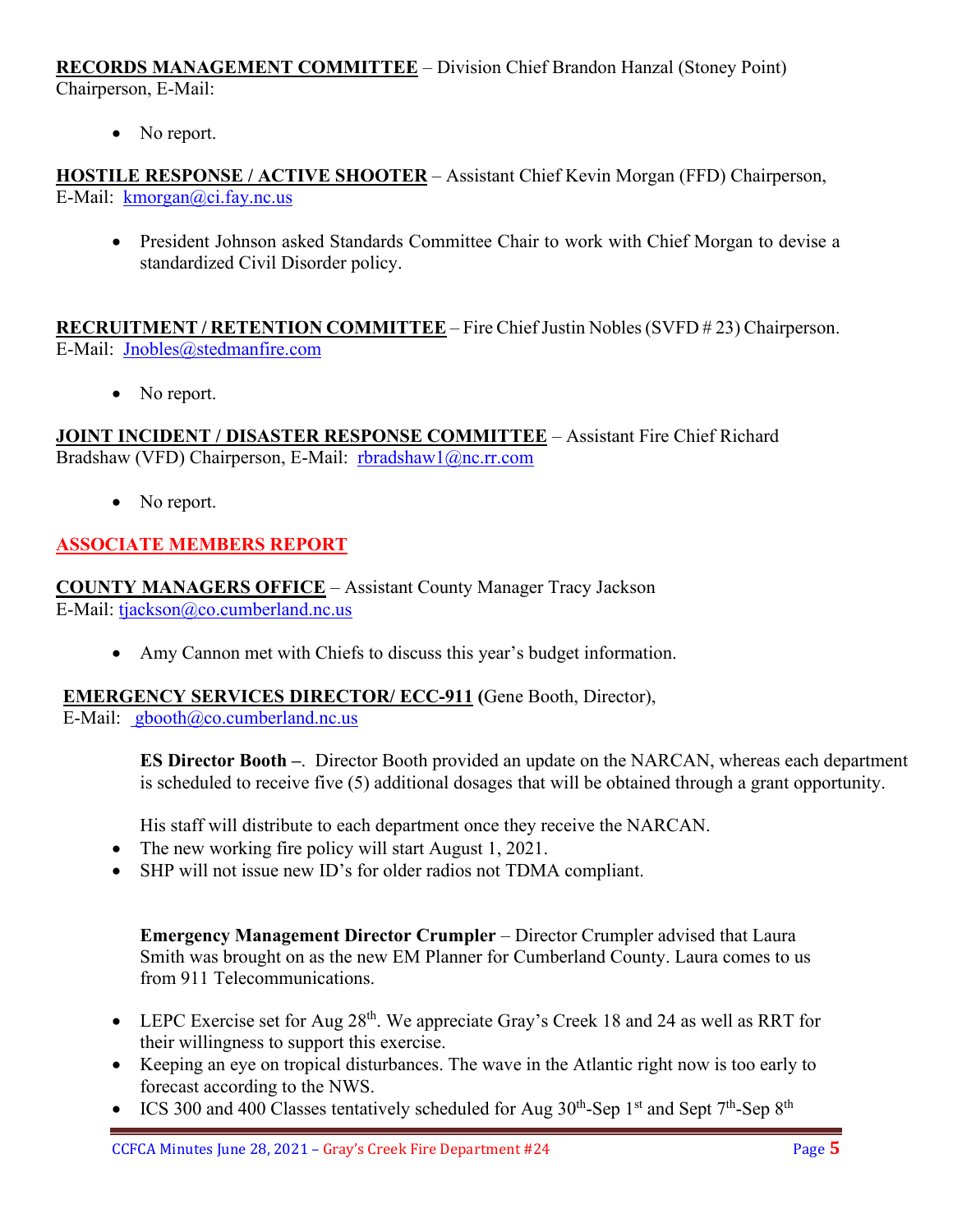- Bringing the TEEX Disaster Infrastructure Management Series Certificate program to Cumberland County. Tentatively set for Jan  $25<sup>th</sup> - Jan 28<sup>th</sup>$  and Feb  $1<sup>st</sup>$  -Feb  $4<sup>th</sup>$ ,  $2022$
- **FM Lowther –** No report.
- **Adam Johnson –**No report.

### **EMS DIRECTOR:** Brian Pearce, Director E-Mail: **bpearce@capefearvalley.com**

- Chief Pearce discussed delayed EMS times and updated the members that new personnel/medic units would be in the streets in the coming weeks.
- Chief Pearce advised that Frank Echevarria would be honored July 23rd.
- Chief Pearce introduced David Grovedahl as the new Chief of EMS and announced that Assistant Chief Bob Hart is the now logistics Chief. (President Johnson welcomed Chief Grovdahl to our association and asked him to please attend our monthly meeting or have a representative present)
- National EMS Memorial Bike Ride is September 19-25, the southern route will stop in Fayetteville at the memorial at FTCC on September  $20<sup>th</sup>$  afternoon/evening as the riders complete that leg.

**HAZMAT:** AC Robert Brinson, FFD - POC telephone for HAZMAT is 910-584-9550, E-Mail: [rbrinson@ci.fay.nc.us](mailto:rbrinson@ci.fay.nc.us)

• Assistant Chief Brinson advised that HM will be assisting in an upcoming drill in Robeson County.

### **FORESTRY DISTRICT** Craig Gottfried, County Ranger, E-Mail: [craig.gottfried@ncagr.gov](mailto:craig.gottfried@ncagr.gov)

• Ranger Gottfried thanked everyone for their assistance during the burning ban.

**FTCC** Steve Drew, E-Mail: [drews@faytechcc.edu](mailto:drews@faytechcc.edu)

• No report.

**SHERIFF'S OFFICE** Sheriff Wright **ewright@ccsonc.org** (Sr. Sgt. Steven Hodges) Email - [shodges@ccsonc.org](mailto:shodges@ccsonc.org)

- Captain Morgan was in for Sheriff Wright
- Sgt. Hodges introduced Reid Tyndall as a new Fire Investigator.
- Sgt Hodges presented President Johnson with two (2) historical pictures for the association webpage.

#### **FAYETTEVILLE POLICE –** Police Chief Gina Hawkins, Email [ghawkins@ci.fay.nc.us](mailto:ghawkins@ci.fay.nc.us)

(Captain Jay Devane)  $idevane@ci.fay.nc.us$ 

• No report.

#### **NC HIGHWAY PATROL** – Colonel Freddy Johnson Jr. Commander NCSHP.

E-Mail: [Freddy.johnson@ncshp.org](mailto:Freddy.johnson@ncshp.org) or Sergeant S. Johnson SHP Raleigh Training Center E-Mail [sean.johnson@ncshp.org](mailto:sean.johnson@ncshp.org)

No report.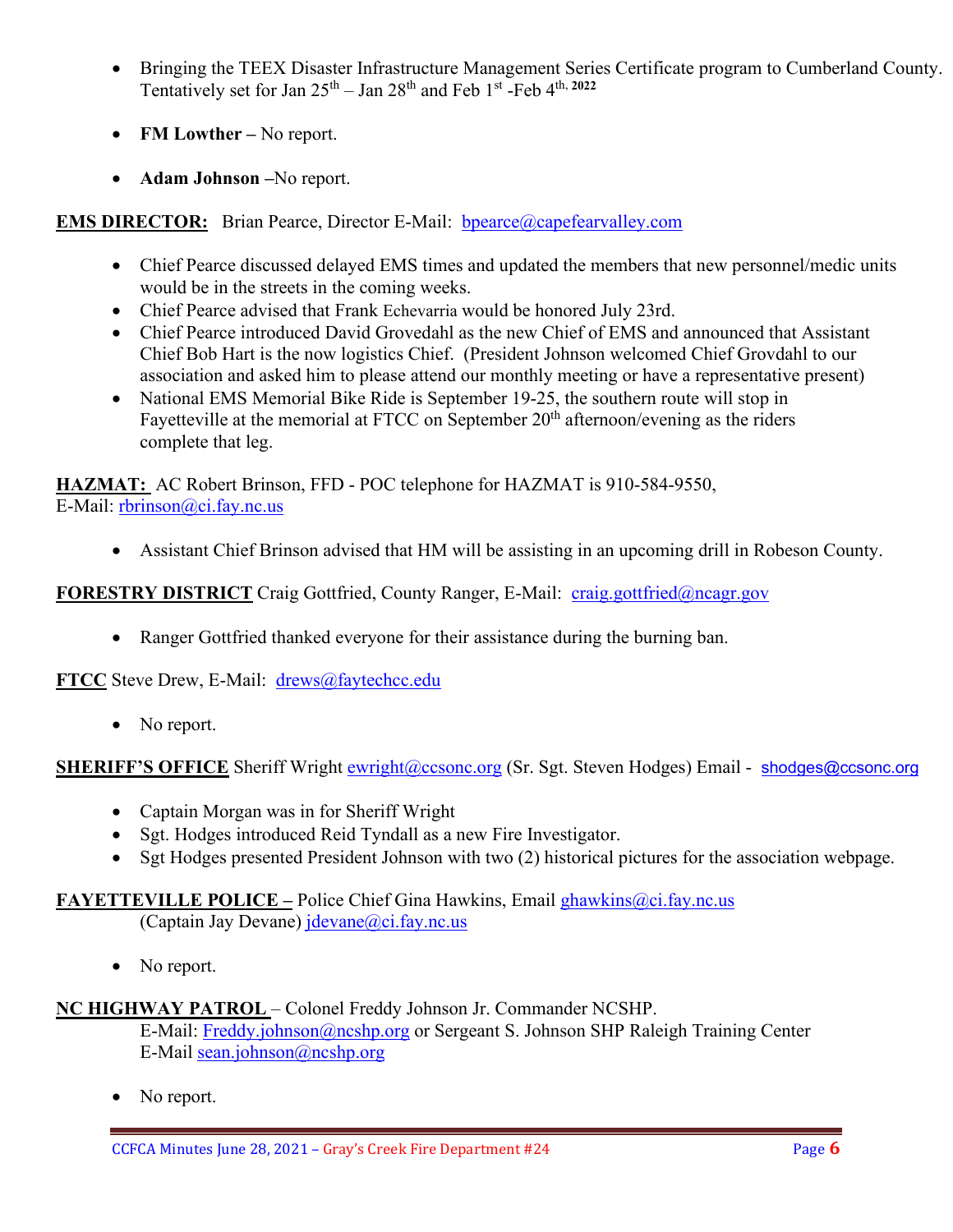### **CUMBERLAND COUNTY COMMISSIONERS**

• No report.

### **FOR THE GOOD OF THE ASSOCIATION:**

- 1. Chief Marsh gave an overview of a situation involving one of his firefighters and his contact with Fentanyl during an EMS response to an overdose patient. This is a reminder to all of us of the unknown dangers we face daily.
- 2. Chief Herndon thanked everyone who came out to their open house on Saturday June 5<sup>th</sup>. He also provided a quick update on Assistant Chief Danny Matthews.
- 3. Assistant Chief TJ McLamb is trying to get a Life Safety Educator class arranged for the local area. Please contact him if interested
- 4. President Johnson asked the members to keep Fire Chief Jason Williams (Spring Lake) in our immediate thoughts and prayers for he was involved in an unfortunate MVA and will be out for an extended period. Assistant Chief Richardson in the interim will be available.
- 5. President Johnson wished the membership and their families a happy and a safe 4<sup>th</sup> of July holiday, and asked everyone to enjoy their summer vacations and he is looking forward to seeing everyone at our next meeting in August at Beaver Dam.

**ADJOURNMENT:** A motion was made to adjourn by Chief Brock and seconded by Chief Bradshaw -The meeting was adjourned at 2110 hours.

Respectfully Submitted by:

### *Freddy l. Johnson Sr. Mark A. Melvin*

Freddy L. Johnson Sr., CFO<br>
Fire Chief / President<br>
Fire Chief / Secretary

Fire Chief / Secretary

### **Enclosures – 2.**

1 – June 28, 2021 attendance roster 2 – June 28, 2021 Roll call vote – Communication SOG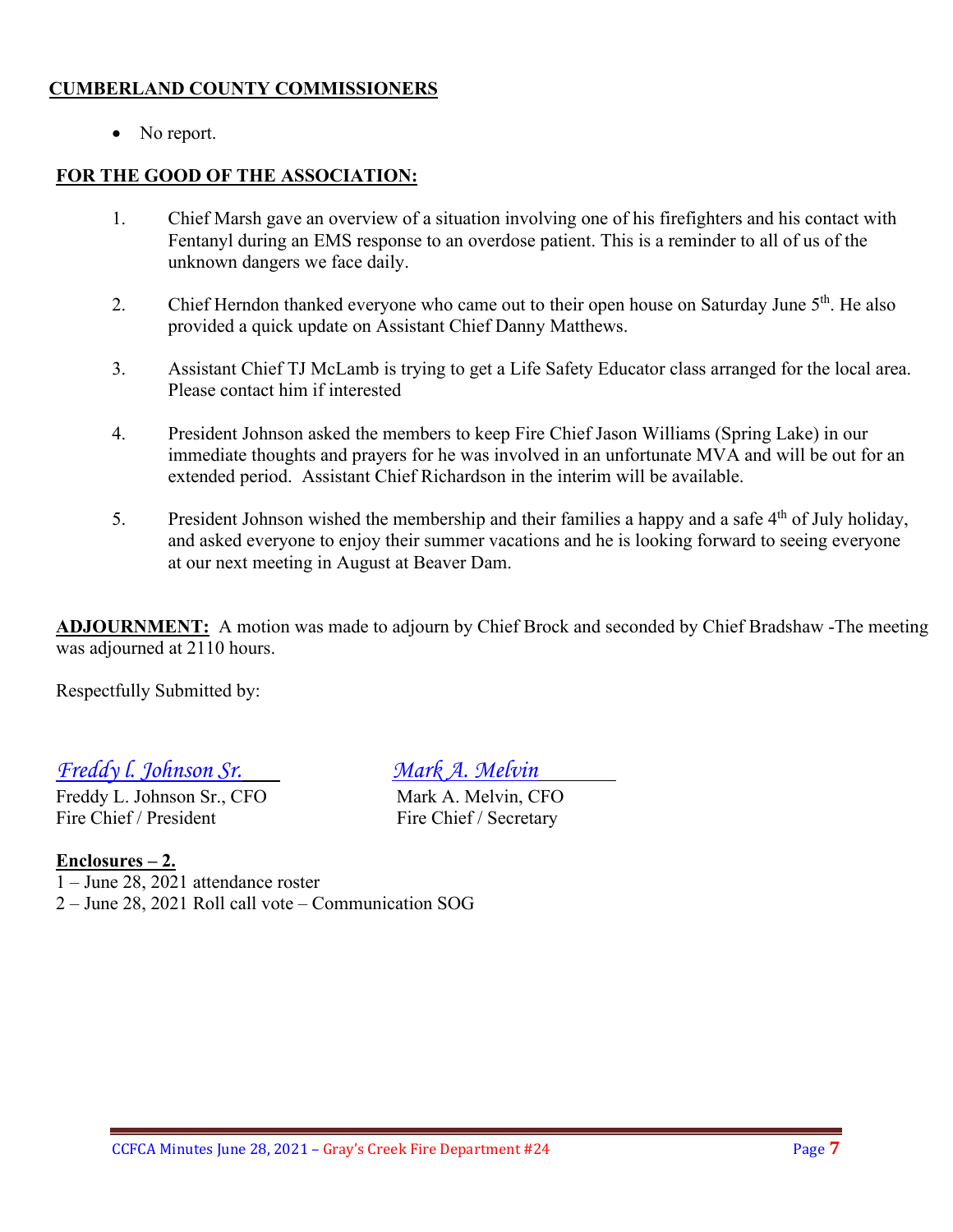|    | <b>MEMBERS PRESENT</b><br>(19)      | 19           | 16           | 19                       | <b>18</b>            | 17                  | <b>18</b>      |            |                     |           |            |              |                |
|----|-------------------------------------|--------------|--------------|--------------------------|----------------------|---------------------|----------------|------------|---------------------|-----------|------------|--------------|----------------|
|    | <b>ASSOCIATES PRESENT (10)</b>      | 08           | 05           | 08                       | 07                   | 06                  | 07             |            |                     |           |            |              |                |
|    | Number of total personnel in        | <b>NA</b>    | 30           | 53                       | 74                   | 30                  | 52             |            |                     |           |            |              |                |
|    | attendance                          |              |              |                          |                      |                     |                |            |                     |           |            |              |                |
|    |                                     |              |              |                          |                      |                     |                |            |                     |           |            |              |                |
|    | <b>CC Fire Chiefs</b>               |              | PMFD-zoom    | COVID                    |                      | 24-MAY-21-PMFD-Zoom | COVID          | COVID      | 23-AUG-21-PMFD-Zoom | COVID     | COVID      | PMFD-Zoom    | <b>SHERIFF</b> |
|    | <b>DEPARTMENTS</b>                  |              |              |                          | SVFD                 |                     |                |            |                     |           |            |              |                |
|    | &                                   | PMFD-Zoom    |              | <b>SLFD</b>              |                      |                     | 28-JUN-121-TBD |            |                     | TBD       | TBD        |              |                |
|    | <b>ORGANIZATION</b>                 |              |              |                          |                      |                     |                | TBD        |                     |           |            |              |                |
|    |                                     |              | ┸            |                          | APR-21-              |                     |                |            |                     | т         |            |              |                |
|    | <b>Chief's Only Meeting</b>         |              |              |                          |                      |                     |                |            |                     |           |            |              | 20-DEC-21      |
|    |                                     |              |              |                          | 26-                  |                     |                |            |                     |           |            |              |                |
|    |                                     | 25-JAN-21-   | 22-FEB-21    | 22-MAR-21-               |                      |                     |                | 26-JUL-21- |                     | 27-SEP-21 | 25-OCT-21- | $22-NOV-21-$ |                |
|    |                                     |              |              |                          |                      |                     |                |            |                     |           |            |              |                |
|    | <b>MEMBERS</b>                      |              |              |                          | <b>MEETING DATES</b> |                     |                |            |                     |           |            |              |                |
| 01 | <b>BEAVER DAM STA 26 &amp; 27</b>   | P            | P            | P                        | P                    | P                   | P              |            |                     |           |            |              |                |
| 02 | <b>BETHANY STA 12</b>               | P            | P            | P                        | P                    | A                   | P              |            |                     |           |            |              |                |
| 03 | <b>COTTON STA 4</b>                 | P            | P            | P                        | P                    | P                   | P              |            |                     |           |            |              |                |
| 04 | <b>CUMBERLAND ROAD STA 5</b>        | P            | P            | P                        | P                    | P                   | P              |            |                     |           |            |              |                |
| 05 | <b>EASTOVER STA 1</b>               | P            | $\mathsf{P}$ | $\mathsf{P}$             | $\overline{P}$       | P                   | P              |            |                     |           |            |              |                |
| 06 | <b>EMS EMERGENCY MED SVC</b>        | P            | P            | P                        | $\overline{P}$       | P                   | $\overline{P}$ |            |                     |           |            |              |                |
| 07 | <b>FAYETTEVILLE FIRE DEPT</b>       | P            | P            | P                        | P                    | P                   | P              |            |                     |           |            |              |                |
| 08 | <b>FORT BRAGG FIRE DEPT</b>         | P            | Е            | P                        | P                    | Е                   | P              |            |                     |           |            |              |                |
| 09 | <b>GODWIN - FALCON STA 17</b>       | P            | E            | P                        | P                    | P                   | $\overline{P}$ |            |                     |           |            |              |                |
| 10 | <b>GRAYS CREEK STA 18</b>           | P            | P            | P                        | P                    | P                   | P              |            |                     |           |            |              |                |
| 11 | <b>GRAYS CREEK STA 24</b>           | P            | E            | $\mathsf{P}$             | P                    | A                   | P              |            |                     |           |            |              |                |
| 12 | <b>HOPE MILLS STA 21</b>            | P            | P            | P                        | $\overline{P}$       | P                   | A              |            |                     |           |            |              |                |
| 13 | <b>PEARCE'S MILL STA 3</b>          | P            | P            | P                        | P                    | P                   | P              |            |                     |           |            |              |                |
| 14 | <b>SPRING LAKE STA 22</b>           | P            | P            | P                        | Е                    | P                   | P              |            |                     |           |            |              |                |
| 15 | <b>STEDMAN STA 23</b>               | P            | P            | P                        | P                    | P                   | P              |            |                     |           |            |              |                |
| 16 | <b>STONEY POINT STA 13 &amp; 19</b> | P            | P            | P                        | P                    | P                   | P              |            |                     |           |            |              |                |
| 17 | <b>VANDER STA 2 &amp; 8</b>         | P            | P            | P                        | P                    | P                   | P              |            |                     |           |            |              |                |
| 18 | <b>WADE STA 16</b>                  | P            | P            | P                        | P                    | P                   | P              |            |                     |           |            |              |                |
| 19 | <b>WESTAREA STA 15-20 &amp; 25</b>  | P            | P            | P                        | P                    | P                   | P              |            |                     |           |            |              |                |
|    |                                     |              |              | <b>ASSOCIATE MEMBERS</b> |                      |                     |                |            |                     |           |            |              |                |
| 01 | <b>CC EMERGENCY SERVICES</b>        | $\mathbf{P}$ | $\mathbf{P}$ | $\mathbf{P}$             | $\mathbf{P}$         | $\mathbf{P}$        | P              |            |                     |           |            |              |                |
| 02 | <b>COUNTY COMMISSIONERS</b>         | A            | A            | P                        | $\mathbf{p}$         | A                   | P.             |            |                     |           |            |              |                |
| 03 | <b>COUNTY MGR OFFICE</b>            | $\mathbf{P}$ | P            | P                        | E                    | P                   | P.             |            |                     |           |            |              |                |
| 04 | <b>FAYETTEVILLE PD</b>              | $\mathbf{P}$ | A            | P                        | $\mathbf{P}$         | A                   | A              |            |                     |           |            |              |                |
| 05 | <b>FORESTRY</b>                     | $\mathbf{P}$ | A            | $\mathbf{P}$             | $\mathbf{P}$         | P                   | P.             |            |                     |           |            |              |                |
| 06 | <b>FTCC</b>                         | $\mathbf{P}$ | $\mathbf{P}$ | $\mathbf{P}$             | $\mathbf{P}$         | $\mathbf{P}$        | A              |            |                     |           |            |              |                |
| 07 | <b>HAZMAT</b>                       | $\mathbf{P}$ | $\mathbf{P}$ | $\mathbf{P}$             | $\mathbf{P}$         | $\mathbf{P}$        | P.             |            |                     |           |            |              |                |
| 08 | <b>HIGHWAY PATROL</b>               | $\mathbf{P}$ | $\mathbf{P}$ | P                        | $\mathbf{P}$         | P                   | A              |            |                     |           |            |              |                |
| 09 | <b>RETIRED FIRE CHIEFS</b>          | A            | A            | $\mathbf{P}$             | $\mathbf{A}$         | $\mathbf{A}$        | P.             |            |                     |           |            |              |                |
| 10 | <b>SHERIFFS OFFICE</b>              | $\mathbf{P}$ | $\mathbf{A}$ | $\mathbf{P}$             | $\mathbf{A}$         | $\mathbf{A}$        | P.             |            |                     |           |            |              |                |